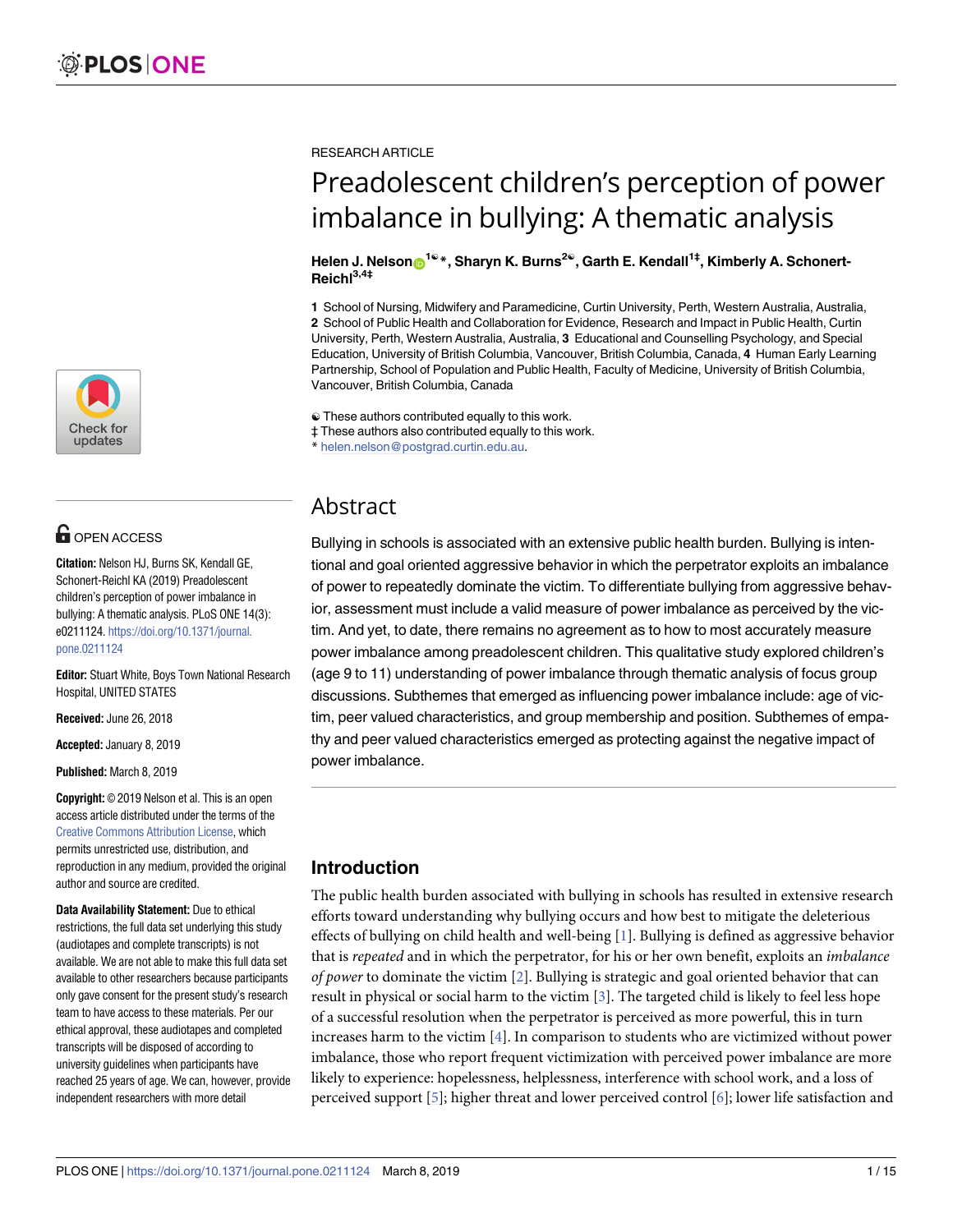<span id="page-1-0"></span>regarding coding, working notes on the analysis, and de-identified excerpts from transcripts on request. These notes include the focus group discussion guide, notes taken on original ideas, initial memos, a record of the initial coding into nodes in NVivo, exploration of the relationship between codes and themes, and the initial thematic map. Data access queries may be directed to the first three authors of this study: Helen J. Nelson [\(helen.nelson@postgrad.curtin.edu.au\)](mailto:helen.nelson@postgrad.curtin.edu.au), Sharyn K. Burns [\(S.Burns@curtin.edu.au](mailto:S.Burns@curtin.edu.au)), and Garth E. Kendall [\(G.Kendall@email.curtin.edu.au](mailto:G.Kendall@email.curtin.edu.au)). Additionally, the Curtin University Human Research Ethics Committee can act as a contact in the event of the authors not being available: [ROC](mailto:ROC-ethicshth@curtin.edu.au)[ethicshth@curtin.edu.au](mailto:ROC-ethicshth@curtin.edu.au).

**Funding:** Helen Nelson received an Australian Government Research Training Program Scholarship. The funders had no role in study design, data collection and analysis, decision to publish, or preparation of the manuscript.

**Competing interests:** The authors have declared that no competing interests exist.

poorer school connectedness [[4\]](#page-12-0), higher risk of anxiety, depression and low self-esteem [\[7\]](#page-13-0). For this reason the context of power imbalance is central to bullying research [[8\]](#page-13-0).

At the age of 9 to 11 years children are increasingly likely to be involved in bullying behavior as they place more and more value on the peer group [\[9](#page-13-0)]. At this age higher order cognitive processing in the prefrontal cortex is emerging [[10](#page-13-0)]. Children of this age have a growing capacity for self-reflection and increasingly make social comparisons, placing worth on qualities that are valued by peers and on belonging within the peer group  $[11]$ . Peer rejection becomes increasingly salient to the formation of identity [\[12\]](#page-13-0). For this reason children in this age group are an important target group in the development and implementation of school-based bullying interventions. The accurate measurement of bullying, however, is an ongoing issue; in particular repetition and power imbalance are not consistently acknowledged or measured by children's self-report, often resulting in the incorrect reporting of aggressive behavior as bullying [\[8](#page-13-0)]. This has contributed to difficulty in evaluating school-based interventions and in comparing prevalence rates when different measures are used [[5](#page-12-0)].

Child self-report is frequently used to obtain reports of victimization because the child's own perspective is crucial in determining the bullying behavior [\[2](#page-12-0)]. Self-report surveys of bullying behavior typically begin with a definition of bullying that is intended to help children differentiate between aggression and bullying [\[2\]](#page-12-0). This has proved to be problematic when children either do not read the statement or they do not understand it. For example, in a survey of 19 children (aged 11–15) who identified themselves as victims of bullying by a written definition, only 10 were confirmed to meet the criteria at interview [[13](#page-13-0)]. Of the remaining nine children, eight did not understand the definition and apply it appropriately. Furthermore, it has been shown that children's own definition of bullying is different to that of researchers in that it rarely includes repetition and power imbalance  $[14]$ . It is possible therefore, that children who do not read or comprehend a definition will not differentiate aggressive behavior from bullying. In an attempt to overcome this problem, some researchers have used individual survey questions to assess children's report of power imbalance [\[4,6\]](#page-12-0).

The Californian Bully Victim Scale (CBVS) measured power imbalance in terms of *physical strength*, *popularity*, and *smartness in schoolwork* [\[4](#page-12-0)]. Reported test-retest stability was high. Green and colleagues [\[15\]](#page-13-0) introduced items to the CBVS to measure power differential: how *likeable*, *good looking*, *athletic*, *old*, and how *much money* the perpetrator had in comparison to the respondent. Item reliability was not reported. Power imbalance was not associated between the CBVS and the definition based prevalence item of the Olweus Bully/Victim Questionnaire (OBQ) [\[16\]](#page-13-0). The association with psychological symptoms was strongest for the OBQ. Based on their finding of only fair agreement between measures Green et al. [[15](#page-13-0)] proposed that the OBQ item measured repeated victimization rather than the presence of power imbalance. This is in contrast to suggestions that power differential contributes to repetition and harm [\[8](#page-13-0)]. Hunter et al. [[6](#page-12-0)] found that *group size* and *physical size* were important aspects of power imbalance for boys whereas *popularity* and *physical size* were important for girls. Further research into the measurement of power imbalance at item level by self-report has been recommended, specifically to understand the behaviors that students engage in within the ecological context of the school environment [\[7,8](#page-13-0)].

Furthermore, Olweus [[2](#page-12-0)] has proposed that perceived power imbalance might also relate to differences in status in the peer group. Consistent with this view, in a qualitative study that involved one-on-one interviews with 12 year old children, social position in the peer group was found to include an element of power, with the majority of participants identifying bullying as a group process  $[17]$ . Taken together, these studies underline the importance of obtaining children's perspectives on bullying as a way to shed light on the ways in which children perceive bullying. Such information would not only advance the science and theoretical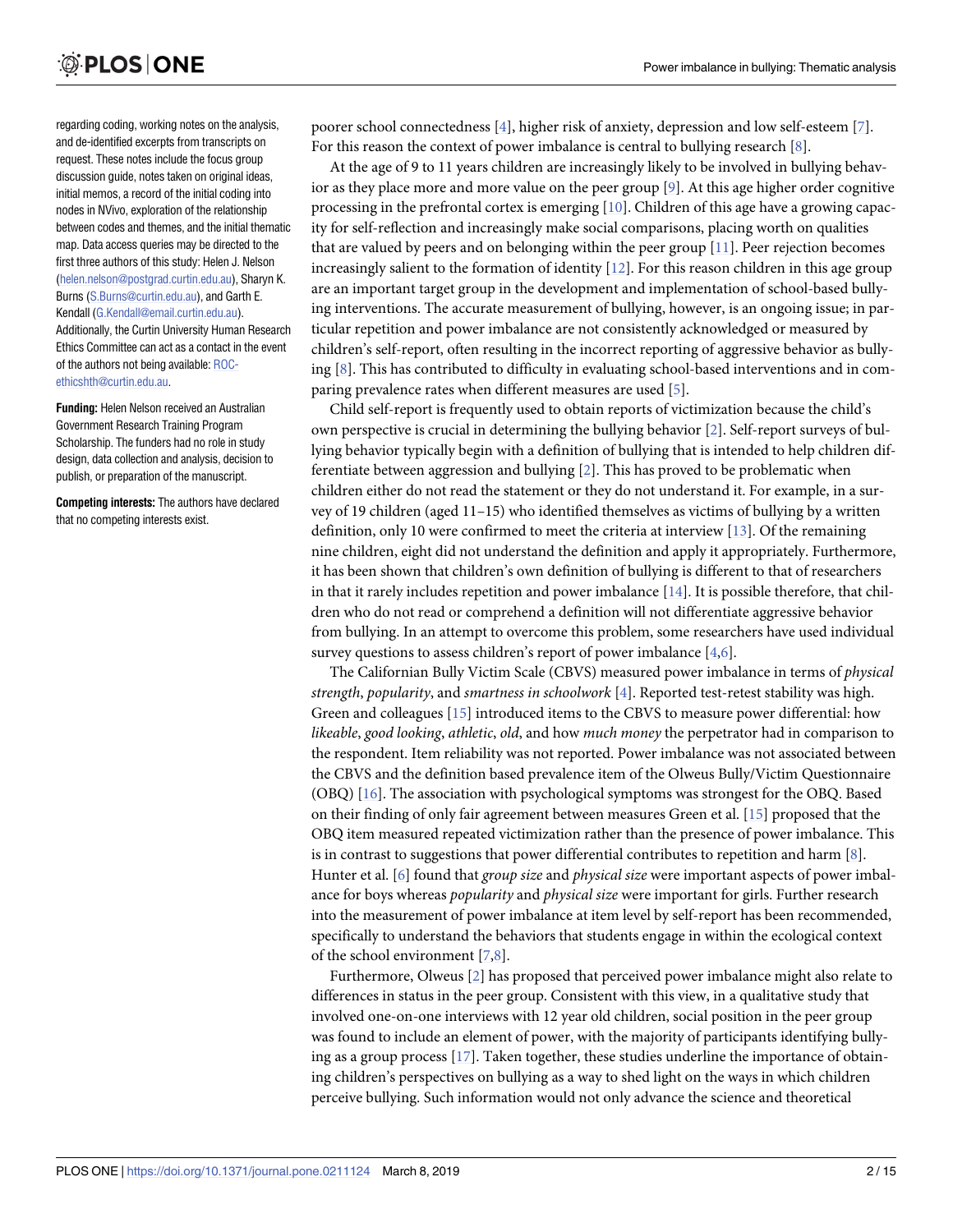<span id="page-2-0"></span>understanding of bullying, this information will also provide practical information for the design of effective measurement strategies and effective practices in schools to curb bullying.

# **Research framework**

The research framework of relational developmental systems theories emphasizes that developmental outcomes occur in response to the interaction between children and their environment [\[18\]](#page-13-0). Within these theories, which are based on Bronfenbrenner's bioecological model, the *environment* includes influences ranging from children's nearest relationships to political and historical influences. These affect the material and psychological resources available to children, shaping the feelings that children experience, for example threat, doubt, comfort, or hope, and associated neurobiological development over the lifetime [\[19,20\]](#page-13-0). Key to relational developmental systems theories is the concept of resilience, which is shown in adversity [\[21\]](#page-13-0). It is anticipated that this research, which is based on the framework of relational developmental systems theories, will increase our ability to promote resilience, as we understand the experience of students who struggle to escape the cycle of bullying victimization.

Within this framework, the integrity of measurement is supported by using qualitative research to inform instrument design within a culturally specific context, supporting research validity, transparency and clarity  $[18]$  $[18]$  $[18]$ . This paper reports the qualitative findings of a study that engaged children, the experiential experts of school bullying, in focus groups to identify factors related to power imbalance experienced at school in the context of aggressive acts between peers, some of which might qualify as bullying. This study contributes to the school violence literature by informing the capture of variables of power that are relevant to the study population based on qualitative analysis. In addition to the forms of power reported in this paper, students spoke of power differential as aggression that is intentionally hidden from adults in the school environment, reported elsewhere [[22](#page-13-0)].

# **Materials and methods**

Focus group data were obtained and thematic analysis was undertaken to explore preadolescent children's perception of power imbalance in bullying. Thematic coding built on existing knowledge, grouping data that had meaning based on the literature and on new ideas identified through focus groups [\[23\]](#page-13-0). Ethics approval was obtained from the Curtin University Human Research Ethics Committee (RDHS-38-15) and the Principal of the participating School.

# **Sample**

Focus groups comprised a purposive sample of children enrolled in grades 4 to 6 (ages 9 to 11) at one low fee paying private school in the Perth metropolitan region of Western Australia in July 2015. Consistent with nearby public primary schools, the school was placed within one standard deviation above the mean of socio-educational advantage in Australia [[24](#page-13-0)]. The school has a dress code in which all children wear a formal uniform and a policy of no tolerance for physical or verbal bullying. The principal reported that, for this reason, it is more likely that bullying perpetration within the school would be subtle and relational. Subtle forms of bullying have been recognized as an issue in the context of similar school environments in Australia [[25](#page-13-0)]. The principal was asked to purposively select children who would have the understanding and confidence to participate in a group without dominating or being intimidated [[26](#page-13-0)]. A total of 30 children were invited to participate in three focus groups, one for each grade. Active consent was received from parents/guardians for 22 participants (73.3%), two parents/guardians declined consent and six forms were not returned. Two children were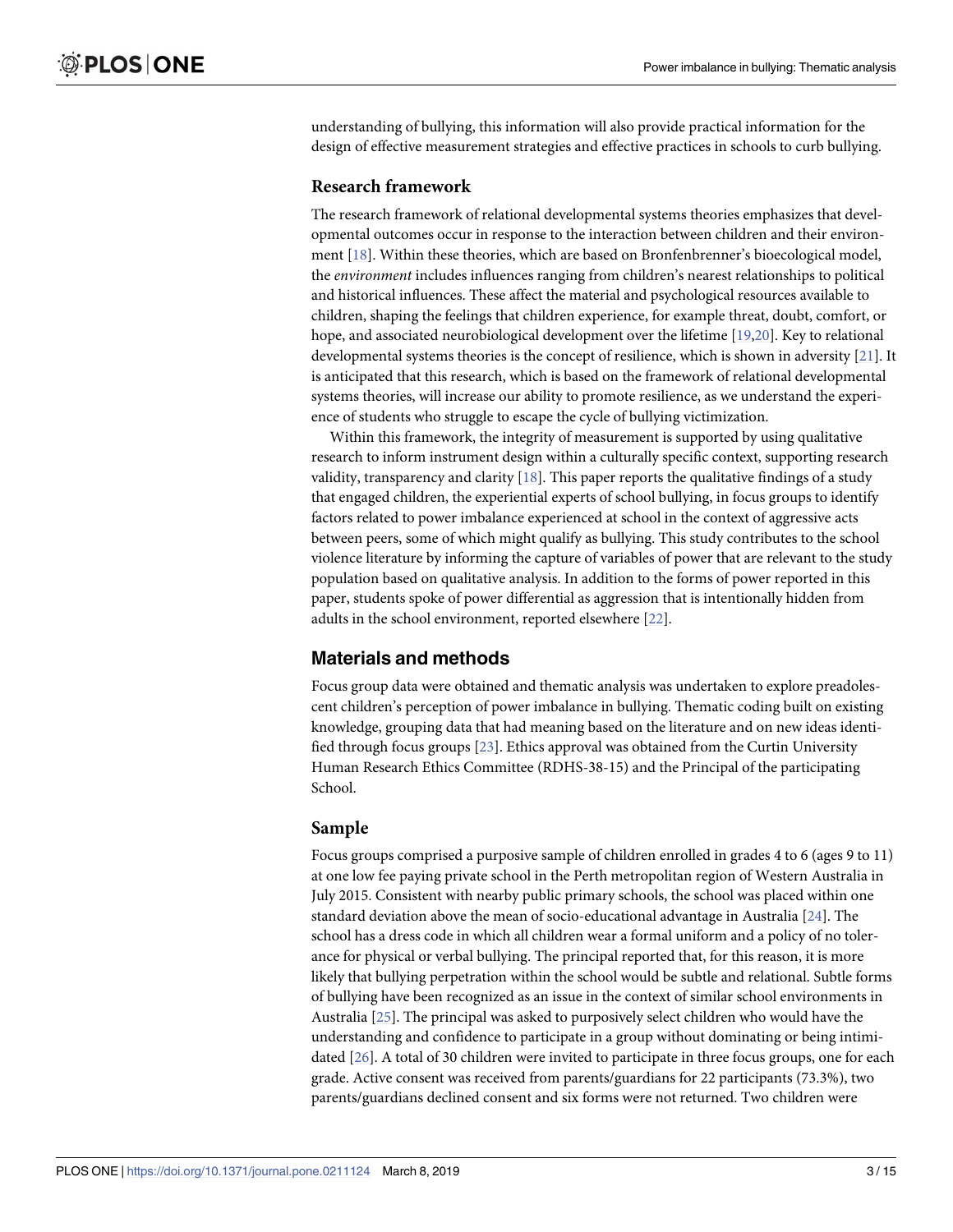<span id="page-3-0"></span>absent from school on the day of data collection. Children gave written assent for their own participation and for the focus group discussion to be audiotaped and transcribed.

The grade 4 focus group comprised 5 girls and 2 boys, the grade 5 group 4 girls and 3 boys, and the grade 6 group 3 girls and 3 boys. Parents identified their children as Australian  $(n = 17)$  and British  $(n = 1)$  (ethnicity was not available for two children). One family identified that a language other than English was regularly spoken at home.

### **Focus group procedure**

Focus groups were conducted in the reading room of the school library; the facilitators were experienced in working with children of this age [[26](#page-13-0)]. Children were able to withdraw from the research at any time without negative consequence with provision made for immediate care by the school psychologist or chaplain for any child who became distressed by the discussion. Support was not required and all children participated for the duration of the focus group. Focus group questions were informed by the literature [[27](#page-13-0)]. The focus group discussion guide was tested with three children from the age group prior to administration. No changes were made to the discussion guide. Consistent with other bullying research [[17](#page-13-0)] a vignette was developed to introduce children to the topic of power imbalance. The vignette was based on social exclusion, a common behavior for this age group, and popularity, a key concept in relation to bullying at the group level [\[9](#page-13-0)]. The name Jordan is a common name for boys and girls in Western Australia and was chosen for the perpetrator to make the scenario relevant for the mixed gender focus groups. Olivia was chosen for the victim consistent with research suggesting that relational aggression is a salient issue to girls at preadolescence [[4\]](#page-12-0).

Olivia arrived at school one day and the children that she normally sat with and played with were talking about her and laughing at her. When she asked why, she found out that someone who she had thought was a friend had told a lie about her and now the other children did not want to include her. The kid that told the lie was named Jordan, and Jordan was very popular with the other kids.

The vignette was used to prompt third person discussion, which then lead to discussion about the types of bullying behaviors and related issues that happened at their school for boys and girls. Questions included "Tell us how you think Olivia might be feeling?" "Why do you think Jordan did this to Olivia?" "Can you tell us what do you think bullying is?" "Do you think some kids are more likely to get bullied/bully than others? Tell us about them" [\[22](#page-13-0)]. In addition, children were invited to make their own reflections about bullying. Focus group discussions were recorded using two audio recorders and one facilitator made a written observation of the non-verbal behaviors of children. Data collection ended when no new patterns emerged from the discussions. The focus groups lasted for 48 minutes (grade 4), 45 minutes (grade 5) and 50 minutes (grade 6). The software package NVivo 10 for Mac was used for data management and a research diary was kept.

# **Data analysis**

The first author transcribed these data verbatim. To achieve credibility, planned and systematic steps of thematic analysis were followed to ensure children's views were represented (see [Table](#page-4-0) 1). Rigor of the research was supported by the rich data generated from a purposive sample and collected in an environment familiar to children.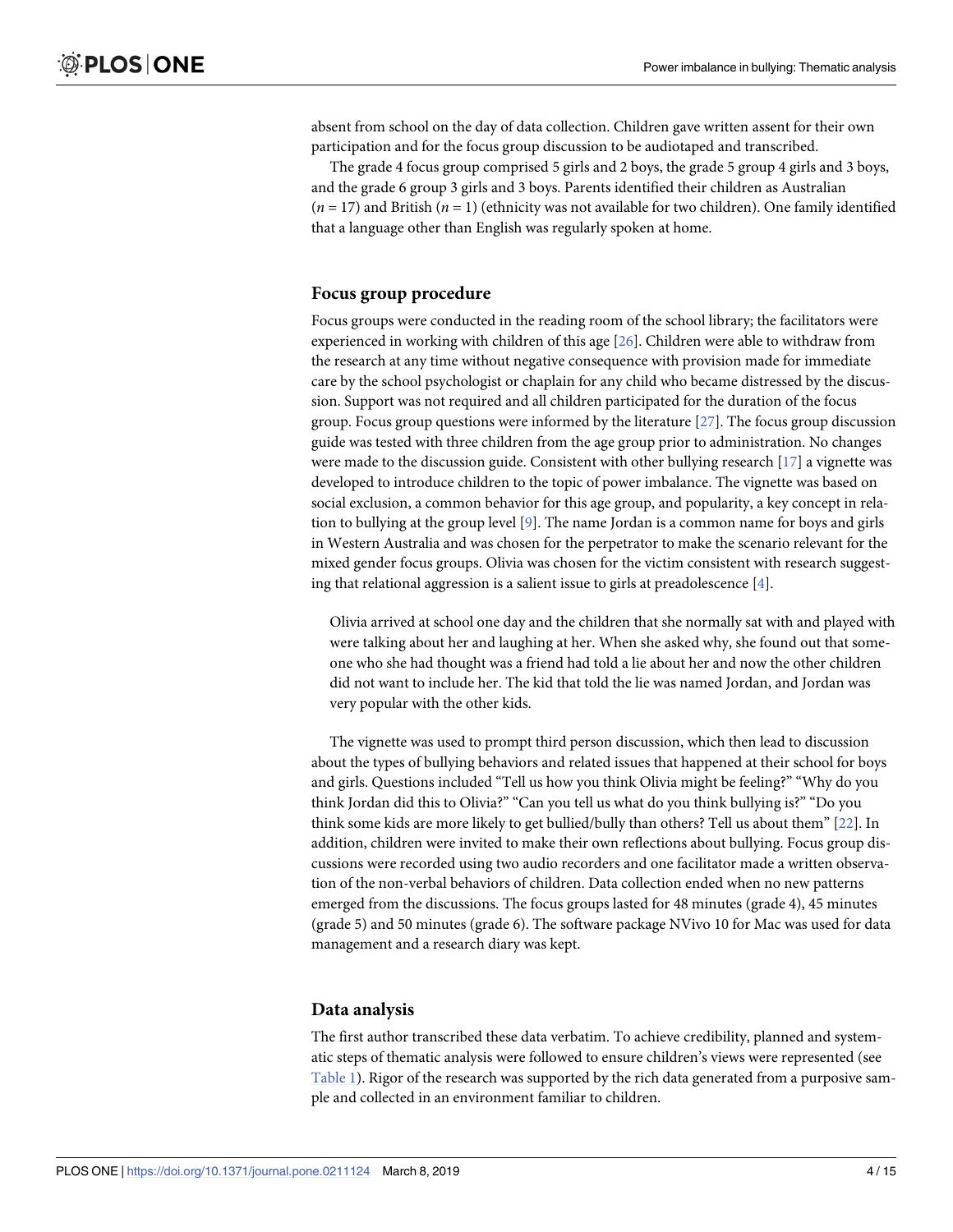# <span id="page-4-0"></span>**Results**

Results present the major themes identified by thematic analysis of focus group discussions: 1) influencing power imbalance, defined as factors that are influential in increasing the power imbalance experienced by children who are bullied. 2) Protecting against the negative impact of power imbalance, defined as factors that buffer against bullying.

Subthemes identified as influencing power imbalance were: age, peer valued characteristics, and group membership and position. Subthemes of peer valued characteristics and empathy emerged as protecting against power imbalance [\(Fig](#page-5-0) 1). Comments that support each subtheme have been referenced using pseudonyms (children's real names are not used), grade at school, and gender.

## **Major theme one: Influences on power imbalance**

**Sub-theme one: Age.** Three children perceived that age represented a form of power imbalance. Walter (grade 5 boy) said, "I personally think the common type of bullying is an older kid is bullying a younger kid cause they think um they're better since, um, they're elder than them." Kailey (grade 4 girl) recounted a story remembered from grade 2 of a student who involved "all her friends and all the grade 6 friends" to intimidate Kailey. Gayle also highlights that older children are often influential in the school environment, which might impact the protective factor friends provide.

Somebody starts a rumor and then girls tell girls and girls tell girls and from grade 4 it goes all the way to grade 6 and then you, you have friends and then they're not your friends and they won't let you sit with them. (Gayle, grade 4 girl)

| <b>Steps</b>                        | Description of the process                                                                                                                                                                                                                                                                                                                                                                                                                                                                                     |  |  |  |
|-------------------------------------|----------------------------------------------------------------------------------------------------------------------------------------------------------------------------------------------------------------------------------------------------------------------------------------------------------------------------------------------------------------------------------------------------------------------------------------------------------------------------------------------------------------|--|--|--|
| 1. Data collection                  | Focus group facilitators looked for patterns of meaning and interest during discussion,<br>following up on comments made by children to explore meanings. Non-verbal<br>communication was documented [26].                                                                                                                                                                                                                                                                                                     |  |  |  |
| 2. Become familiar with<br>the data | Data were transcribed verbatim, read and re-read, and notes taken of initial ideas.<br>Transcriptions were reviewed by the first and second authors to maintain dependability<br>and determine credibility [28].                                                                                                                                                                                                                                                                                               |  |  |  |
| 3. Initial codes                    | Codes refer to the systematic grouping of the most basic elements of the raw data that<br>have meaning based on the literature. The raw data was grouped into codes based on<br>new ideas identified from focus group discussion and from repeated patterns across the<br>data set that had meaning based on the literature. Specific attention was given to<br>children's perception of power imbalance, coding as many themes as possible while<br>maintaining tensions and inconsistencies within the data. |  |  |  |
| 4. Generate initial themes          | Relationships between codes and themes were explored and initial codes that did not sit<br>into main themes were discarded or set aside for later review [29]. Themes were<br>identified from the analysis of the data rather than from focus group questions.                                                                                                                                                                                                                                                 |  |  |  |
| 5. Review and refine<br>themes      | Confirmation that the data supported each theme around a central concept. Rereading<br>the data set to code missed data and to ensure that themes accurately reflected the<br>meanings relayed by children. A thematic map was built.                                                                                                                                                                                                                                                                          |  |  |  |
| 6. Define and name<br>themes        | The meaning captured by each theme was organized into a narrative identifying what<br>was of interest, why, and how it fit into the overall picture in relation to the research<br>question. Sub-themes within themes demonstrated subsets of meaning within the data.<br>Themes were named.                                                                                                                                                                                                                   |  |  |  |
| 7. Write the report                 | The story of data was written to show the merit and validity of the analysis. The<br>plausibility of the argument was explained based on the literature, focus group data, and<br>theoretical framework.                                                                                                                                                                                                                                                                                                       |  |  |  |

#### **[Table](#page-3-0) 1. Steps of thematic analysis.**

The steps of thematic analysis are based on Braun and Clark [[23\]](#page-13-0)

<https://doi.org/10.1371/journal.pone.0211124.t001>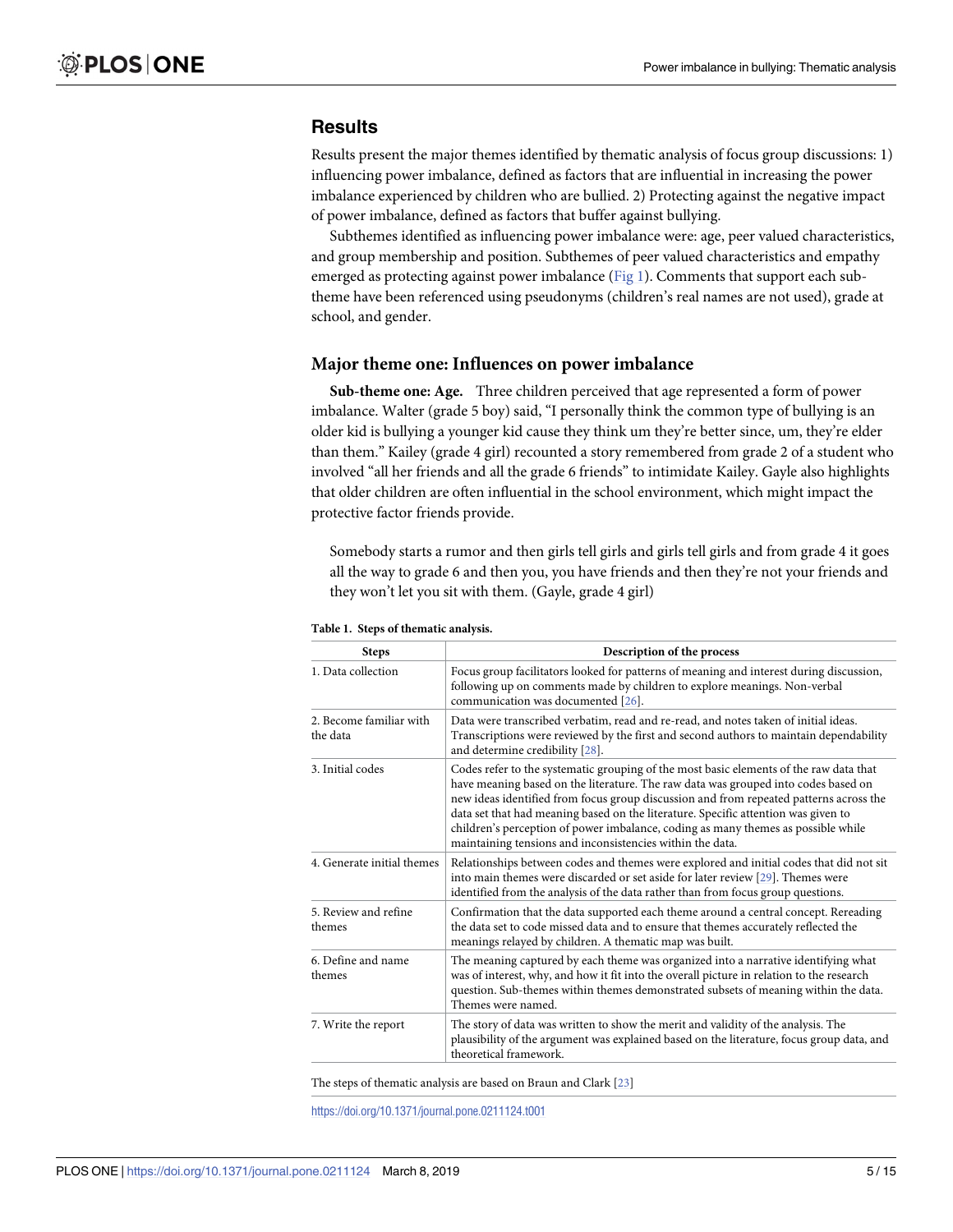<span id="page-5-0"></span>

[Fig](#page-4-0) 1. Thematic map of factors that influence and protect against power imbalance. Two major themes of the thematic analysis emerged: 1) influences on power imbalance, and 2) protects against power imbalance. Subthemes of *age*, *peer valued characteristics*, and *group membership and belonging* were identified as influencing power imbalance. Subthemes of *peer valued characteristics*, and *empathy* were identified as protecting against the negative impact of power imbalance. This figure is adapted from [\[22\]](#page-13-0).

<https://doi.org/10.1371/journal.pone.0211124.g001>

**Sub-theme two: Peer valued characteristics.** Lucy provided a firm response to the question "are some kids more likely to be the bully than other kids?"

People who are really smart and pretty and who are really popular, so they just bully the people who aren't because they are people who are easy to get. (Lucy, grade 4 girl)

Lucy talked of the people who are "easy to get" in the context of social dominance, the dominance resulting from peer valued characteristics. In each focus group *appearance*, *sport*, and *smart* occurred as subthemes of peer valued characteristics.

Almost all children identified *appearance* as a reason for being bullied. Daisy (grade 4 girl) said that children are bullied for "how they look", and Maria (grade 5 girl) said, "They might bully that person because they don't look right." Hope (grade 6 girl) said that children "judge" others on "what they look like". A few children suggested that students might also be bullied because they are popular and attractive. Vashti (grade 5 girl) gave conflicting opinions, referring to children being bullied "because they think 'oh, you're out of shape' like, oh you're ugly", but also defending popular children saying they are bullied because they are pretty. Vashti's defense of popular children was in response to an observation by Grace (grade 5 girl) that popular children are more likely than others to bully others.

Kailey (grade 4 girl) suggested that "Not being the same as everyone else and not having like what everyone else has" influenced being bullied. Luke (grade 5 boy) gave an example of needing the most up-to-date mobile phone and Grace (grade 5 girl) spoke of electronic and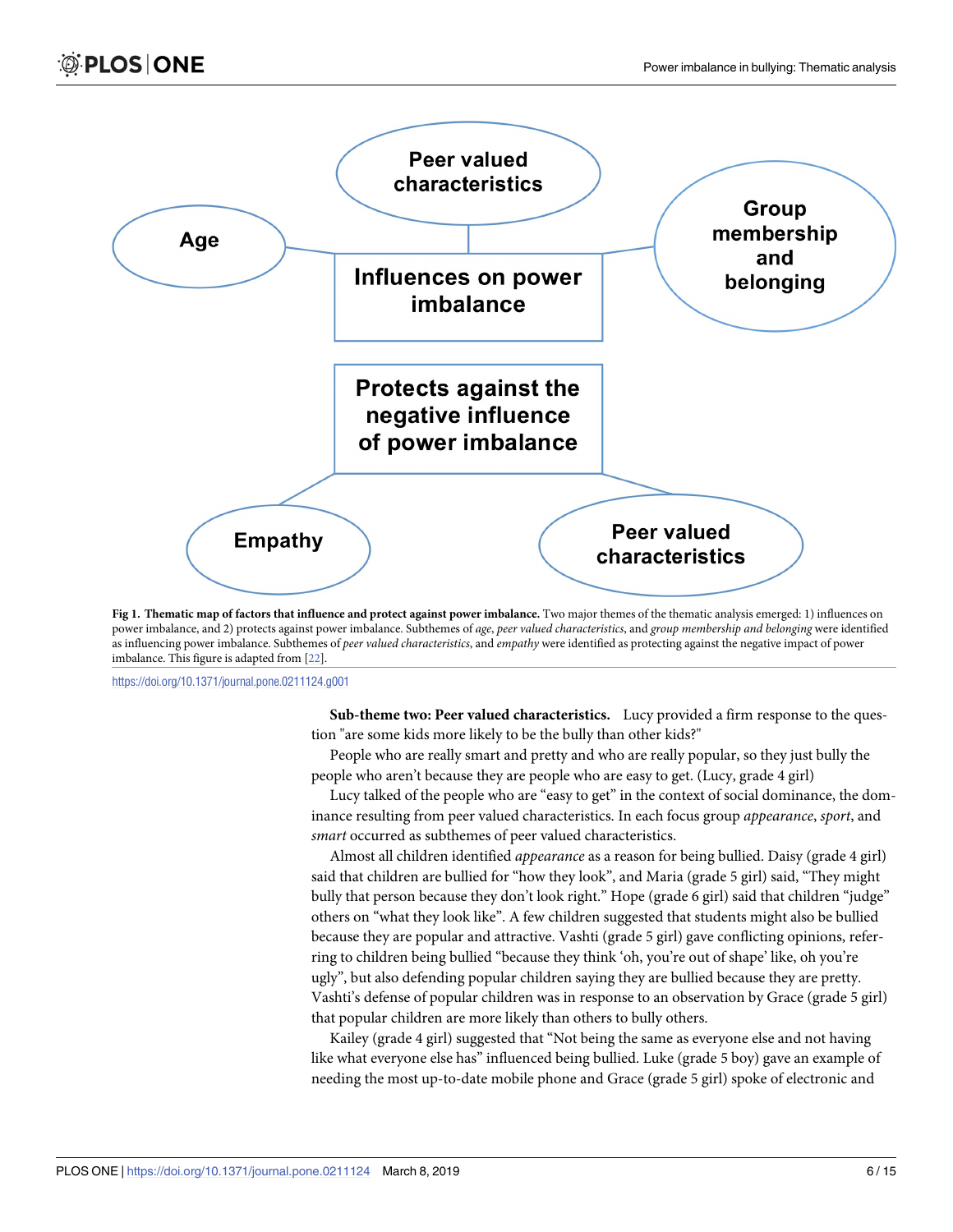online games: "They'll say, 'oh that's a different game, that's for losers', and they'll start laughing at you."

Children from all three focus groups suggested that children who were good at *sport* were less likely to be bullied, however bullying could also occur on the sports field. Stefan (grade 4 boy) referred to the bully as one who tries to "rule the game", speaking of games such as football. Antony (grade 4 boy) referred to "physical" bullying on the sport field, "They like go up to you and grab you by the t-shirt and punch you." This was discussed in the context of using the game as an opportunity to bully as opposed to aggression, which might be as a result of the game itself. Grade 5 children discussed social exclusion based on online gaming, however George (grade 5 boy) also discussed social exclusion in association with "skills like your soccer skills and basketball skills." Grade 6 children also recounted stories of being teased about their athletic ability.

Talent was, however, not consistently related to a position of power. For example, Stefan (grade 4 boy) said that "talented" children were more likely to be bullied, attributing the bullying to jealousy as highlighted by Antony (grade 4 boy), "The ones that can't do as much and the ones that think they're not good, they most likely bully the ones that are good."

Lucy (grade 4 girl) said, "people who are more likely to bully other people are people who are really smart." Grade 6 children similarly spoke of power imbalance in terms of high academic achievement. Ella (grade 6 girl) said "I also think like if someone's if not like as good as a subject as you are, doesn't mean you put them down." When discussing what type of children are more likely to bully others and to be bullied, children from all three focus groups suggested that children who were *smart* had the skills to get away with bullying. For example, Luke (grade 5 boy) said that the teacher wouldn't expect smart children to be the bully and George (grade 5 boy) related being smart to getting "their way out of trouble when (sic) the bullied kid tells on them."

**Sub-theme three: Group membership and position.** The group process of bullying was the third major subtheme identified in relation to power imbalance. Within this subtheme, children referred to the power of the *big bully*, to *group membership*, and to *cyber bullying*.

When discussing the group aspect of bullying children in each grade referred to one main bully, named by Antony (grade 4 boy) and Walter (grade 5 boy) as "the *big bully*", referring to the leader of the group as opposed to big in size. The leader of the group holds a position of power and has control over who is or is not accepted within the group as shown by Gayle (grade 4 girl), "And that girl that was bullying me never let this one girl in grade 2 play with us because she, her hair was always pretty scruffy." Grace, and Ruby discussed how bullying occurred to secure power within the group, either through bullying other children or bullying those within the group.

I think that sometimes the really popular people. They bully the normal people um to (show) they're the best, "I can do whatever I want and if I'm popular I can do what, a lot of things that I want and I want to tease you because I'm the best." (Grace, grade 5 girl)

Um, my, friend, she was getting really angry with me . . . because I wasn't telling her something about somebody else had told me not to tell anybody . . . and then her whole group started ganging up on me and telling me like "oh, you should tell her", or "tell me, I won't tell anybody". (Ruby, grade 6 girl)

Gayle left the group to support the child who had been bullied and Ruby similarly "made another group of friends", removing herself from the negative group dynamic. In doing so both girls showed empathy and a development of self. Conversely, Hope (grade 6 girl) spoke of children's fear of exclusion, highlighting how the need to remain in the friendship group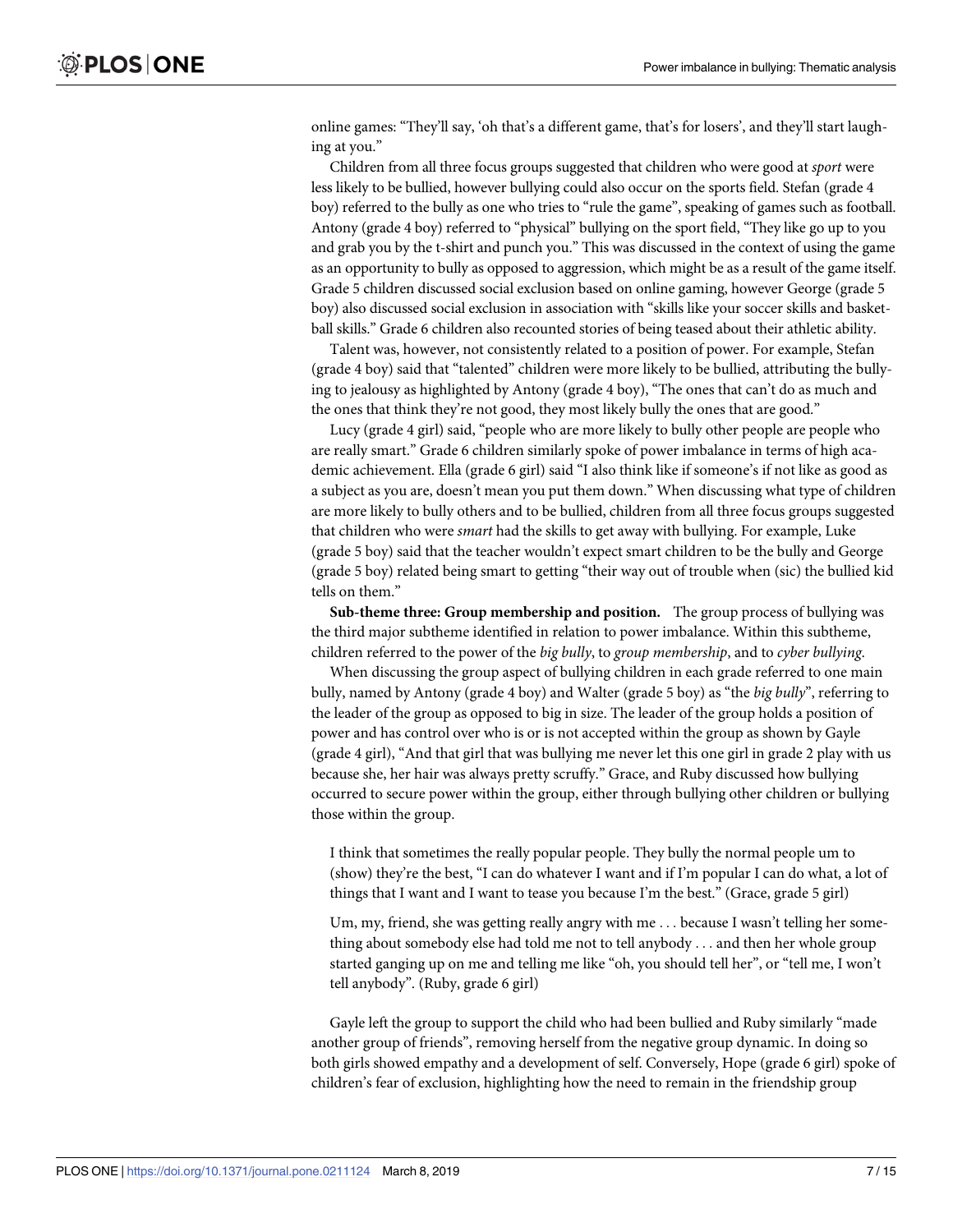further enhances the power of the group leader: "Just too scared (to stand up for themselves) because they don't want to be excluded from their friends." Vashti gave a similar example, supporting the discussion of focus groups, which suggested that some children remain in friendship groups despite being the target of aggression.

Sometimes a person is like really, really popular and a person's like hiding in the shadows, kind of something weird, and they're just like oh, I want to be like them, so they're like trying to be friends and the person who's popular is actually really nice and they're just like "oh do this and that" and then when they do like become best friends like a really good connection the faker, the one, the person who wanted to be like them, just tells some rumors to get that person down the bottom of the popular list and they just say "oh, get it, I'm the most popular person here". (Vashti, grade 5 girl)

In an earlier discussion Vashti said "sometimes, people think that, like when they're the bully, they think that if we scare people those people will be nice to us", suggesting that Vashti was engaged in a struggle for social dominance, potentially as both aggressor and victim. Similarly, grade 6 children referred to bullying as being motivated by a goal of social dominance. Carlton (grade 6 boy) stated that bullying is "Just a way that they try to win and be the top, and be on the top." The leader holds control over the group through fear, as stated by Gayle (grade 4 girl), "I think everybody takes the bully's side because they're scared of being bullied."

Grade 6 children also focused on the perceived value of *group membership*, for example belonging to the popular group. Hope (grade 6 girl) said that bullying makes others feel as if they don't belong and "like they need to change to be with other people at school so that they're not lonely". Ruby (grade 6 girl) gave an example of a girl who responded to gossip by trying to "change to be just like them". Roland (grade 6 boy) talked of children changing "everything", "their entire personality. Their clothes, their feelings. . . just to fit in."

The focus group discussion highlighted that bullying often happens in a group with group members playing different roles. The pressure comes from within the group but possibly also in support of one main protagonist. However other group members also play important roles. For example, Walter also highlights the role of the bystander.

Like this group of kids just comes into the toilet and some kids just block the um, block the door and then, then no one sees, and then, like they start um, and the person inside the um, the bullier (sic), starts bullying the um, kid. (Walter, grade 5 boy)

Children in the grade 5 and 6 focus groups referred to *cyber bullying* or online bullying, whereas grade 4 children said that they tended not to have access to online forums. Grade 4 children were therefore unlikely to experience cyber bullying. The focus on cyber bullying included discussion about social media and online games. Grace (grade 5 girl) spoke about the group effect of bullying through social media, "Um, telling lies about people and talking about them behind their backs to people, and like also that also happens on the internet with your friends." Hope (grade 6 girl) gave a similar example, "They say some really rude stuff, and then it kinda gets bigger and bigger, and then more people get dragged in, like Instagram."

Luke (grade 5 boy) spoke of "Online gaming like Minecraft and all those games, sometimes that (cyber bullying) happens." Walter (grade 5 boy) framed online gaming in terms of bullying within or by a group, "He gets bullied um, by someone in Clash of Clans in his own team." While Walter was talking about the online games Vashti indicated shhh putting her finger to her mouth and looking directly at Edith. Edith later moved away from Vashti and sat closer to the boys. This might have indicated an attempt to control the conversation by Vashti.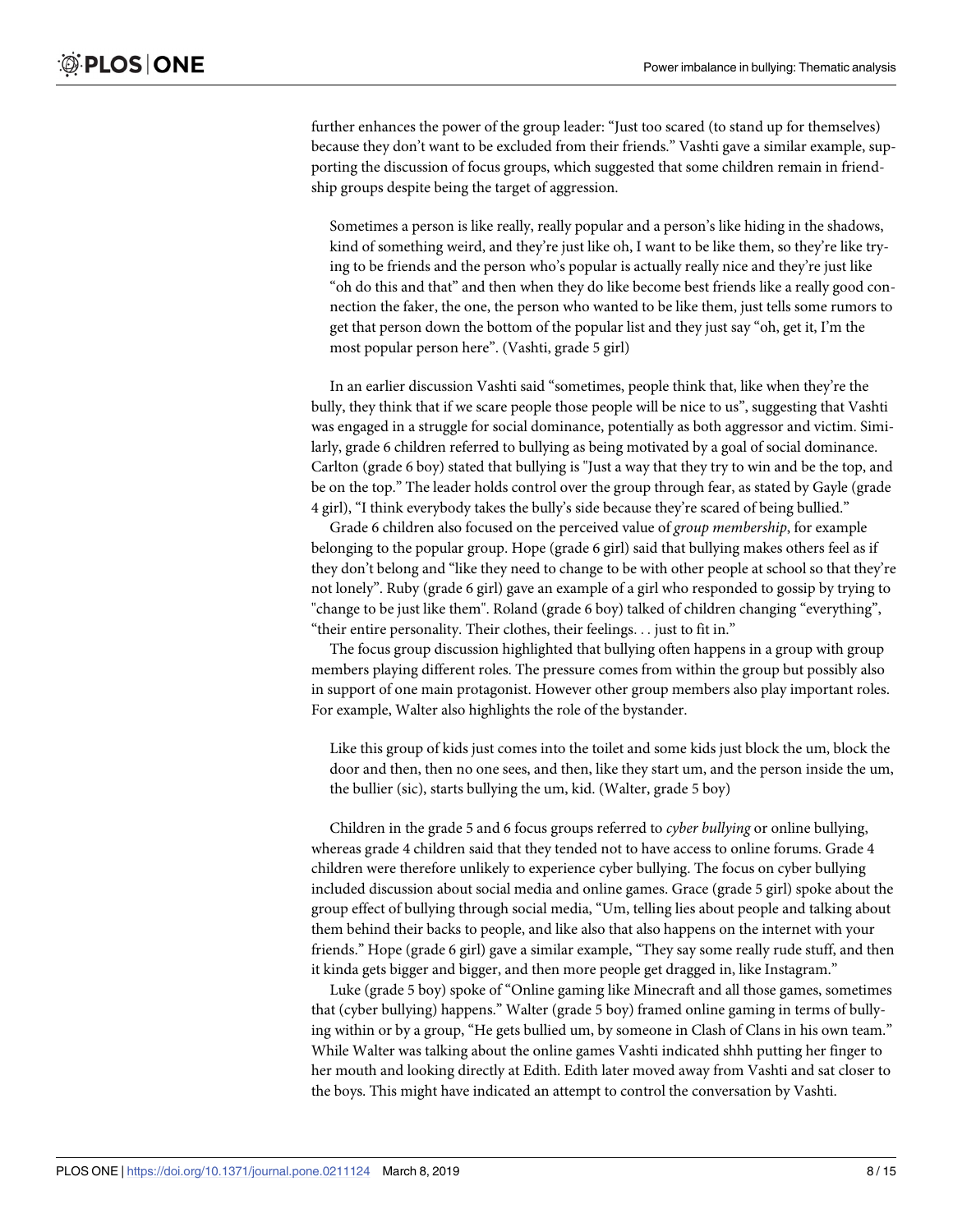## <span id="page-8-0"></span>**Major theme two: Protects against the negative impact of power imbalance**

**Sub-theme one: Empathy.** Children in the grade 6 focus group referred to the importance of accepting the uniqueness of each person, within this the protective factor of empathy was evident. Hope (grade 6 girl) said that children who bully others "don't understand what (sic), how other people are". In response to the vignette Carlton (grade 6 boy) said that he would want to help Jordan "understand how Olivia feels right now because you've gone and told a lie to everyone. She doesn't feel that good". This observation reflected empathy. On the other hand, the following reflections by George and Ella show the callousness of bullying and associated lack of empathy:

I think the worst type of bullying is when let's say, um say someone's um mum died, and . . . the bully's like "oh, your mum died, hahaha" like that, I think that's the worst type of bullying because you could hurt, basically, their feelings a lot. (George, grade 5 boy)

They might like, put one of their friends under the bus, so they like might tell one of their friends like most valuable secret to the popular group and that might like just get them in. (Ella, grade 6 girl)

**Sub-theme two: Peer valued characteristics.** Having fashionable clothing and the latest technology (e.g. phone and electronic games) were seen to be important protective factors against being bullied for both boys and girls across all focus groups. This included "shoes" among boys and "their outfits" among the girls. Arthur (grade 6 boy) thought it was "unlikely" that good-looking children would be bullied and spoke of the protective factor of having "cool" clothes and "looks." Although the protection of these characteristics was spoken of across each focus group, conversation was framed around the harm that was experienced by children who did not have peer valued attributes or belongings. As previously stated, another protection against power imbalance was to be "good at sport," or to be "smart." Gayle (grade 4 girl) suggested that children who were *smart* had the skills to stand up for being bullied, "Because they always have good comebacks."

# **Discussion**

This research focused on identifying factors that influence power imbalance associated with bullying at preadolescence in the context of a middle class population in Perth, Western Australia. Age, peer valued characteristics, and group membership and position were identified as subthemes of factors that influence power imbalance. These are discussed beginning with age.

Grade 6 is the final grade of elementary school in Western Australia, and children from grades 4 and 5 spoke of intimidation from children of an older age group. This is an important consideration in research design; age difference across school grades represents a form of power imbalance that will not be captured by peer reports of bullying by a classroom roster or grade group [[2\]](#page-12-0). The self-report of power imbalance by the victim is therefore important to the integrity of bullying research. Consistent with Green et al. [[15](#page-13-0)] our focus group findings support *'older than me'* as a measure of power imbalance.

Most children indicated appearance and athleticism as sources of power imbalance associated with bullying. At preadolescence children rely on peers for social comparisons and keeping up with the accepted norms, appearance and clothing become important to goals of acceptance and status [\[30\]](#page-14-0). Status places a buffer around popular aggressive children and increases power because peers value the privilege, identity, and resources associated with belonging in a group with others of social status [\[30\]](#page-14-0). Children in our research indicated that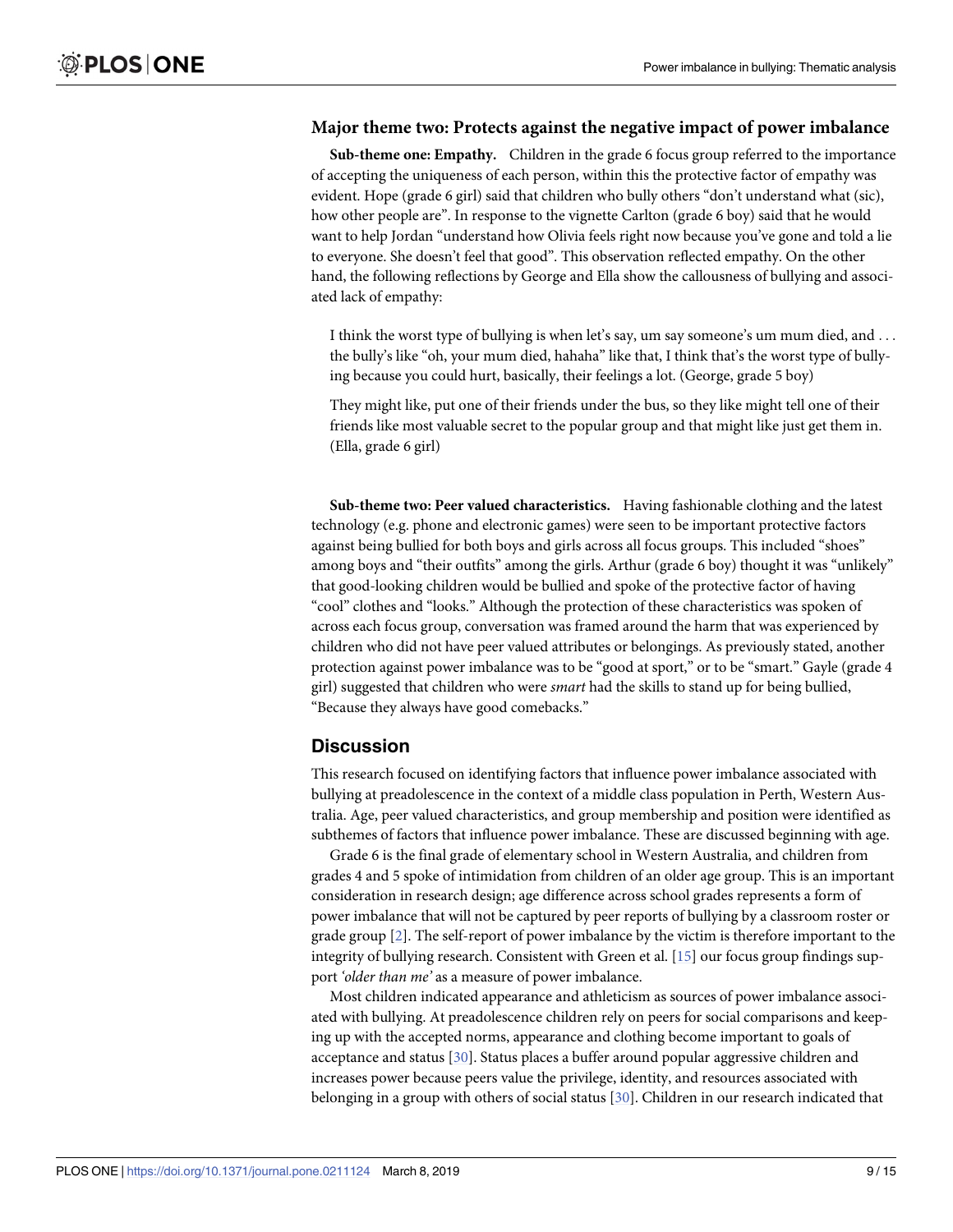<span id="page-9-0"></span>appearance includes fashionable clothing and belongings, including shoes and smart phones. Athletic skills were considered particularly important, this is consistent with a recent qualitative study in which teachers associated poor athletic ability with peer victimization [\[31\]](#page-14-0). Consistent with Green et al. [\[15\]](#page-13-0), our focus groups support the addition of peer-valued characteristics *'good looking'*, and *'good at sport'* into a self-report measure of perceived power imbalance.

'Smart' was identified as a subtheme of peer valued characteristics from each focus group. Felix and colleagues [\[4\]](#page-12-0) questioned the use of 'smart' as a measure of power imbalance, finding that only a few students identified "smart in schoolwork" as the only source of power imbalance (p. 240), this item was however maintained in the CBVS [\[7,15\]](#page-13-0). In our research children identified the word smart with high academic achievement, and additionally related being smart to being deceptive and avoiding any association with the bullying. This is consistent with research that suggests some teachers fail to recognize bullying posed by students who hold high social status [\[31\]](#page-14-0) and that popular students, some of whom were school prefects, bully others [[32\]](#page-14-0). While qualitative research found some children justified bullying others who were academically smart, termed a "nerd" [[32](#page-14-0)], this research suggests that bullied smart children are more likely to have the skills to negotiate the situation. Thus, the use of the word 'smart' in relation to power imbalance is likely to be multifaceted. Children have a right to be heard [\[33\]](#page-14-0), and children from each focus group referred to smart children bullying others. This supports the inclusion of *'really smart'* into a self-report measure of power imbalance, allowing the a priori factor structure to be empirically assessed.

Popularity was repeatedly referred to as a goal of children who bully during the grade 5 and 6 focus groups. This could be a result of the reference to popularity in the vignette, however popularity is recognized as an appropriate measure of social dominance associated with bullying [\[9](#page-13-0)]. [Table](#page-10-0) 2 documents individual items that have been used to assess power imbalance, the item *more popular* is a consistent measure of power imbalance in each previously cited study. In contrast, focus group participants spoke of children being aggressive toward others with the goal of increasing their own status while aiming to minimize the status of more popular children. Victimized children experienced a consequent feeling of hurt or experience of harm. Children who use the bistrategic behaviors of aggressive coercion and prosocial skills to achieve a goal of social dominance are popular with peers, in part because their social power is a resource [\[3\]](#page-12-0). Bistrategic children tend to selectively target high status children from their own social network as victims of relational aggression. It is however, unclear if victimization in this context represents a power differential and further investigation is recommended to inform interventions specific to this target group [\[3\]](#page-12-0). Thematic analysis of focus group discussion supported the addition of *'trying to be more popular'* to a measure of power imbalance.

The power associated with belonging to a group is another subtheme identified from thematic analysis. Hunter et al. [[6\]](#page-12-0) measured power imbalance by asking if the aggressor(s) was "in bigger groups". The context of our research was a middle class fee-paying school in which a strong stance is taken against physical aggression. In this context bullying is likely to be perpetrated through the social dynamic of the group, with power exerted by the leader of the group, and through identity as a member of the group  $[3,17]$  $[3,17]$ . Members of the 'in-group' assist in the perpetration of bullying and defend others in the group to confirm a sense of belonging or as a result of peer pressure [\[9\]](#page-13-0). Thematic analysis supported the addition of *'in the most popular group'* as measure of perceived power differential. Because this might reflect the focus of the vignette and following recommendation by an expert reviewer an additional item *'with a group of students'* was included, consistent with the theme of group membership and position.

Hunter et al. [[6](#page-12-0)] were the first to measure power differential using individual items; because no prior research had examined the effects of power imbalance the authors selected items to reflect potentially important types of power (see [Table](#page-10-0) 2). Felix et al. [[4\]](#page-12-0) created the CBVS and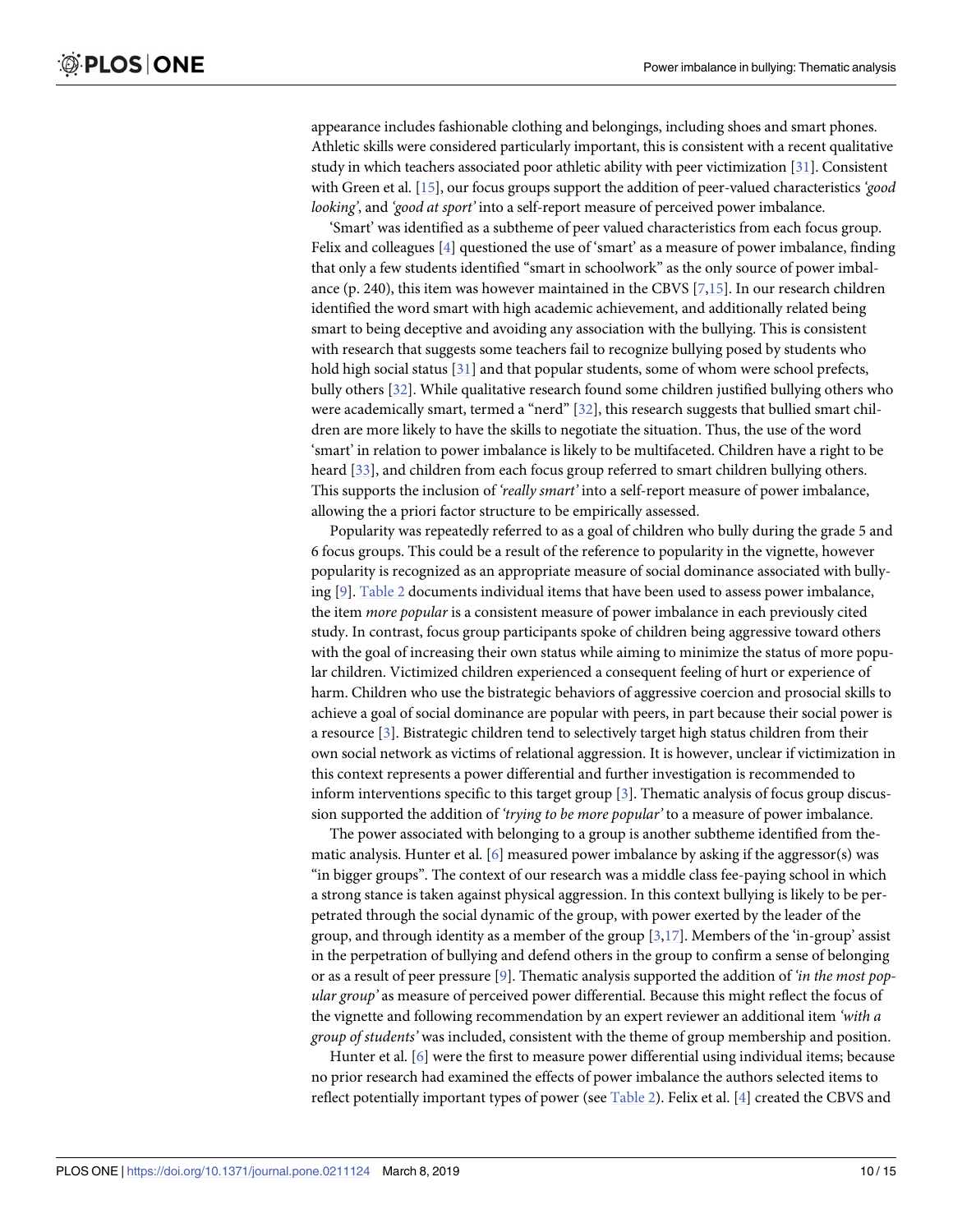| Hunter et al. [6]   | Felix et al. [4]    | Green et al. [15] | Malecki et al. [7] | Focus groups<br>$(N = 20)$            |
|---------------------|---------------------|-------------------|--------------------|---------------------------------------|
| Physically stronger | Physically strong   | Physically strong | Stronger           | Much stronger than you <sup>a</sup>   |
| In bigger groups    |                     |                   |                    | With a group of students <sup>b</sup> |
| More popular        | Popular             | Popular           | More popular       | Trying to be more popular             |
|                     | Smart in schoolwork | Smart in school   | Smarter            | Really smart                          |
|                     |                     | Good looking      |                    | Good looking                          |
|                     |                     | Likeable          |                    |                                       |
|                     |                     | Athletic          |                    | Good at sport                         |
|                     |                     | How much money    |                    |                                       |
|                     |                     | How old           |                    | Older than you                        |
|                     |                     |                   |                    | In the most popular group             |
|                     |                     |                   |                    | Bigger than you <sup>a</sup>          |

#### <span id="page-10-0"></span>**[Table](#page-9-0) 2. Individual items that have been used to assess power imbalance.**

<sup>a</sup>These items were added by students in the second round of focus groups (face validity). <sup>b</sup>A review of identified themes supported the addition of this item following expert review.

<https://doi.org/10.1371/journal.pone.0211124.t002>

the clarity and wording of each item was assessed in focus groups and Green et al. (2014) added items focusing on power to the CBVS. Our research adds to the current research by identifying items through thematic analysis of focus groups discussion, recognizing children as the experts of their own experience. Consistent with Hunter et al. [\[6](#page-12-0)], children placed importance on the function of the group in relation to power imbalance, however, rather than group size the focus was on *group membership and position*. Consistent with the CBVS, *age* and *peer valued characteristics* were identified as influencing power imbalance. *Empathy* was identified as protecting against the misuse of power ( $Fig 1$  $Fig 1$ ).

# **Factors that protect against power imbalance**

Within our research, empathy was identified as a factor that may protect against power imbalance in peer relationships at preadolescence. Empathy contributes to moral and social development as emotions are aroused in children, including emotions of guilt [[34](#page-14-0)]. Conversely, children justify their bullying or bystander behavior rather than acknowledging emotions of guilt or shame, motivated by a desire to belong in the group. This is associated with moral disengagement and a lack of empathy and is shown in the callousness associated with bullying [\[34\]](#page-14-0). Empathy is supported by the school context of adult and peer support as children learn to negotiate relationship stress [\[31\]](#page-14-0). For example, Ruby who experienced bullying at her previous school, and chose not to give in to the demands of others in her group when doing so would have caused harm to a friend. This highlights the importance of comprehensive and integrated whole-school interventions that aim to build a culture of belonging and in which self-blame is alleviated for children who are victims of bullying [[31](#page-14-0)].

Within our research a tension was identified in the influence of peer valued characteristic's on power imbalance. Items that have previously been attributed to power imbalance include being smart, good at sport or good looking [\[4](#page-12-0)[,15\]](#page-13-0). In our study, thematic analysis has highlighted that characteristics including appearance, smart and athleticism can both influence and protect against power imbalance. In a recent review Volk and colleagues [\[8\]](#page-13-0) commented on the complexity of bullying behavior, and recommended that qualitative research might help reveal different degrees of power within relationships. This gives insight into one of the complexities that underlies the measurement of power imbalance [[35](#page-14-0)].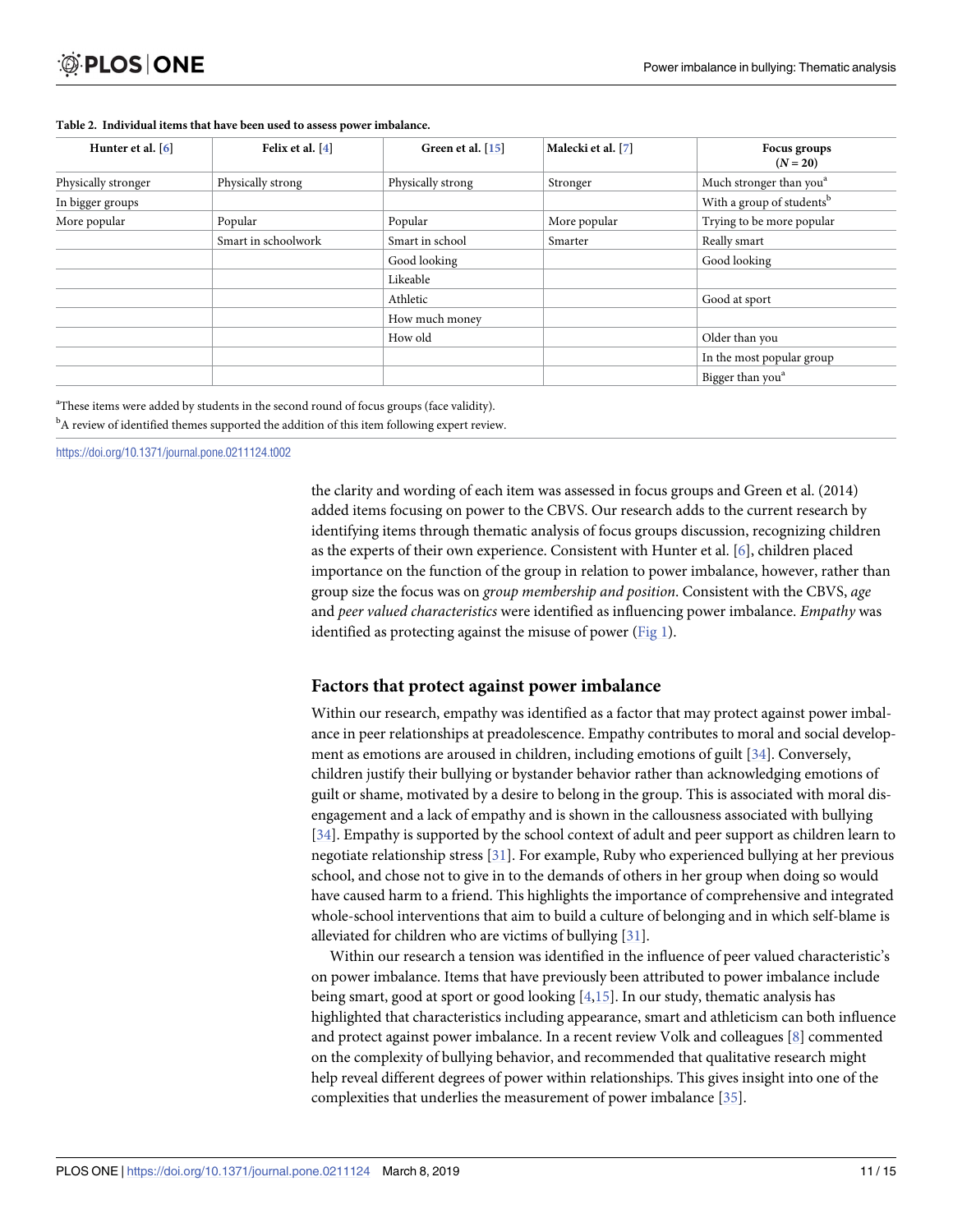# <span id="page-11-0"></span>**Future directions**

Bullying is complex and often hidden from those in authority, it is important to understand the social dynamics of the behavior from the perspective of children themselves, and within the cultural context, to assess causes, evaluate interventions, and implement policies [\[8\]](#page-13-0). There is, however, ongoing debate about how to measure the power difference of bullying in ways that are meaningful and that will inform the development of interventions [[8,](#page-13-0)[36](#page-14-0)]. This study is the first stage of a mixed methods study; the qualitative research has informed the design of individual survey items to measure children's experience of power imbalance. As recommended by Tolan and Deutsch [\[37\]](#page-14-0) different quantitative methods will follow, it is anticipated that a multiple method study will provide a framework by which to inform the understanding of measurement issues. Each item will be included in an online questionnaire and displayed when children report frequent victimization. The item set will follow the stem-question "When these things happened, was the mean student . . ." The quantitative phases of the research will employ exploratory and confirmatory analysis. It is anticipated that this will provide additional assessment of the meaningfulness of the survey items [[36](#page-14-0)]. In addition, the resulting survey will be tested for invariance across different contexts, for example, different age ranges or different schools [\[36\]](#page-14-0). To our knowledge this is unique in bullying research.

# **Limitations**

A limitation of this research is the use of focus group discussion rather that one-on-one interviews, which would permit the exploration of some topics in more depth. However, the focus group environment facilitated our awareness of power dynamic as children responded to each other, a relational aspect of focus group discussion that would not be apparent in interview [\[38\]](#page-14-0). The small focus group sizes can be considered a limitation, however group size of four to eight is recommended for children and rich data may be generated from a small group [\[26\]](#page-13-0). A second limitation of the research is that the reference to popularity in the vignette might have biased children's discussion; two additional items were recommended by students who subsequently assessed the face validity of the new instrument: *much stronger than you*, and *bigger than you*. However, the vignette was based on extensive review of the literature, and it can be argued that knowledge is lost by ignoring established findings [\[39\]](#page-14-0). The vignette also enabled good discussion in the third person. Third, the mixed gender of the focus groups could be considered a limitation however, there is not universal agreement on this [\[26\]](#page-13-0). The non-verbal interaction between participants in the grade 5 focus group suggested that the power dynamic was not restricted to relationships that were exclusively between girls or boys, supporting mixed gender focus group composition. A fourth limitation is that our research focuses on children's experience of power imbalance within the specific context of urban middle class Australia, representing a potential bias in sample selection. However, within the framework of developmental systems theories, development is studied within the unique ecological conditions that contribute to individual outcomes. The focus on the middle class was consistent with many public and private schools in the metropolitan region of Perth, Western Australia, supporting the context specific validity of instrument design. This gives strength to the research. A fifth limitation is that participants' experience with offending, victimization, or both were not controlled for, however it is recognized that most school students have some experience with bullying situations, either directly or as an active or passive bystander [\[40\]](#page-14-0).

# **Conclusion**

Bullying is complex and often hidden from those in authority, it is important to understand the social dynamics of the behavior from the perspective of children themselves, and within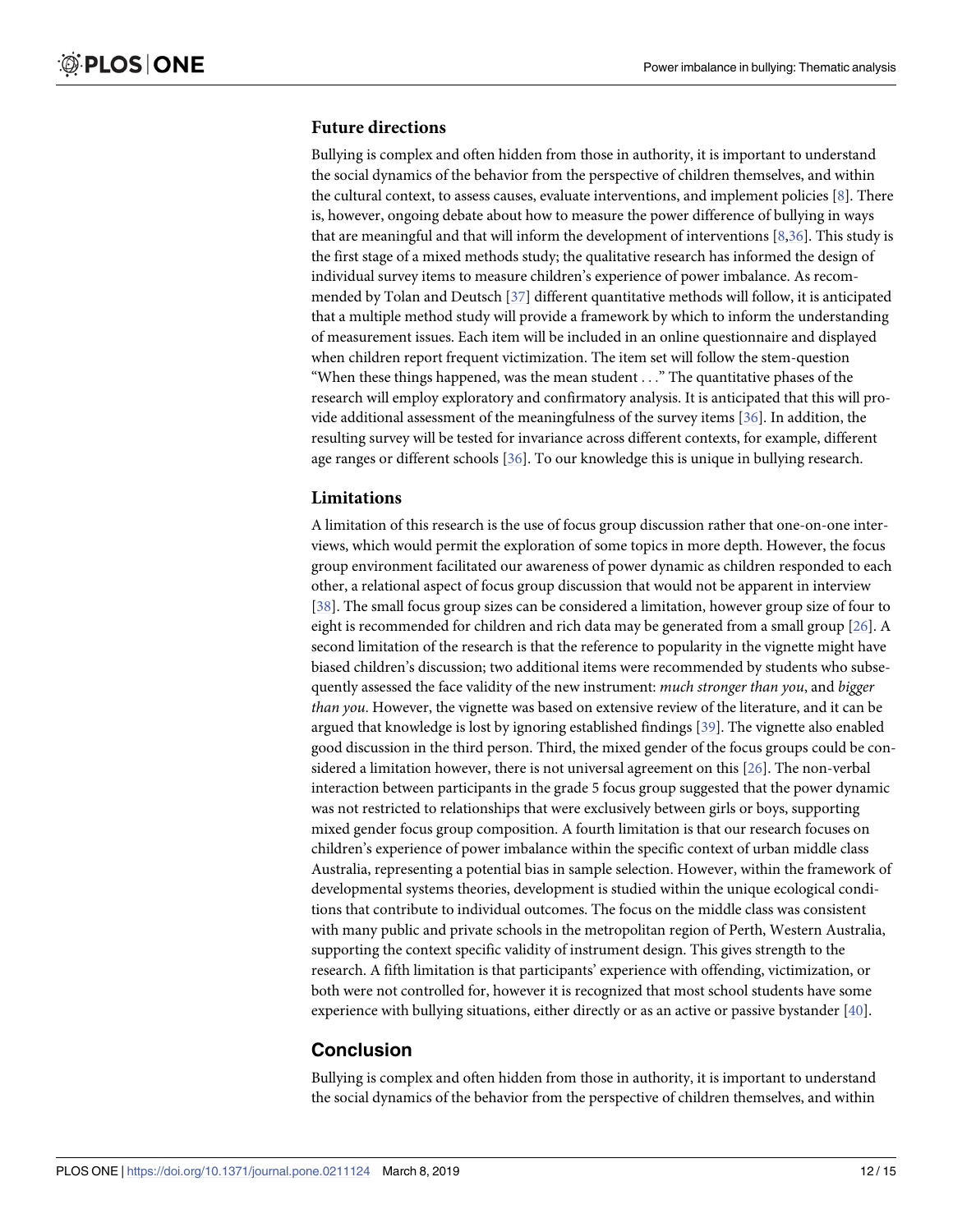<span id="page-12-0"></span>the cultural context, to assess causes, evaluate interventions, and implement policies [\[8\]](#page-13-0). This study used qualitative analysis to inform the context specific understanding of power imbalance in schools in which a strong stance is taken against physical bullying. Researchers have previously used individual items to measure power imbalance, and have found that items such as "smart" might not be an adequate measure of the power imbalance that is experienced by children who are bullied. In contrast, children in focus groups suggested that peer-valued characteristics including smart, appearance, and being good at sport either influence power imbalance or act as a buffer against bullying, protecting against power imbalance. This finding gives insight into one of the complexities associated with measuring power imbalance.

# **Acknowledgments**

The authors would like to acknowledge the contribution of an Australian Government Research Training Program Scholarship in supporting the research.

# **Author Contributions**

**Conceptualization:** Helen J. Nelson, Sharyn K. Burns, Garth E. Kendall, Kimberly A. Schonert-Reichl.

**Data curation:** Helen J. Nelson, Garth E. Kendall.

**Formal analysis:** Helen J. Nelson, Sharyn K. Burns.

**Investigation:** Helen J. Nelson, Sharyn K. Burns.

**Methodology:** Helen J. Nelson, Sharyn K. Burns, Garth E. Kendall, Kimberly A. Schonert-Reichl.

**Project administration:** Garth E. Kendall.

**Resources:** Sharyn K. Burns, Kimberly A. Schonert-Reichl.

**Supervision:** Sharyn K. Burns, Garth E. Kendall, Kimberly A. Schonert-Reichl.

**Validation:** Helen J. Nelson, Sharyn K. Burns, Garth E. Kendall, Kimberly A. Schonert-Reichl.

**Writing – original draft:** Helen J. Nelson.

**Writing – review & editing:** Helen J. Nelson, Sharyn K. Burns, Garth E. Kendall, Kimberly A. Schonert-Reichl.

# **References**

- **[1](#page-0-0).** Ttofi MM, Bowes L, Farrington DP, Lösel F. Protective factors interrupting the continuity from school bullying to later internalizing and externalizing problems: A systematic review of prospective longitudinal studies. J Sch Violence. 2014;13.
- **[2](#page-0-0).** Olweus D. School bullying: Development and some important challenges. Annu Rev Clin Psychol. 2013; 9(1):751–80.
- **[3](#page-0-0).** Wurster T, Xie H. Aggressive and prosocial behaviors: The social success of bistrategic preadolescents. Int J Behav Dev. 2014 Jul; 38(4):367–77.
- **[4](#page-0-0).** Felix ED, Sharkey JD, Green JG, Furlong MJ, Tanigawa D. Getting precise and pragmatic about the assessment of bullying: The development of the California Bullying Victimization Scale. Aggress Behav. 2011; 37(3):234–247. <https://doi.org/10.1002/ab.20389> PMID: [21404281](http://www.ncbi.nlm.nih.gov/pubmed/21404281)
- **[5](#page-0-0).** Ybarra ML, Espelage DL, Mitchell KJ. Differentiating youth who are bullied from other victims of peeraggression: The importance of differential power and repetition. J Adolesc Health. 2014 Aug; 55 (2):293–300. <https://doi.org/10.1016/j.jadohealth.2014.02.009> PMID: [24726463](http://www.ncbi.nlm.nih.gov/pubmed/24726463)
- **[6](#page-0-0).** Hunter SC, Boyle JME, Warden D. Perceptions and correlates of peer-victimization and bullying. Br J Educ Psychol. 2007 Dec 1; 77(4):797–810.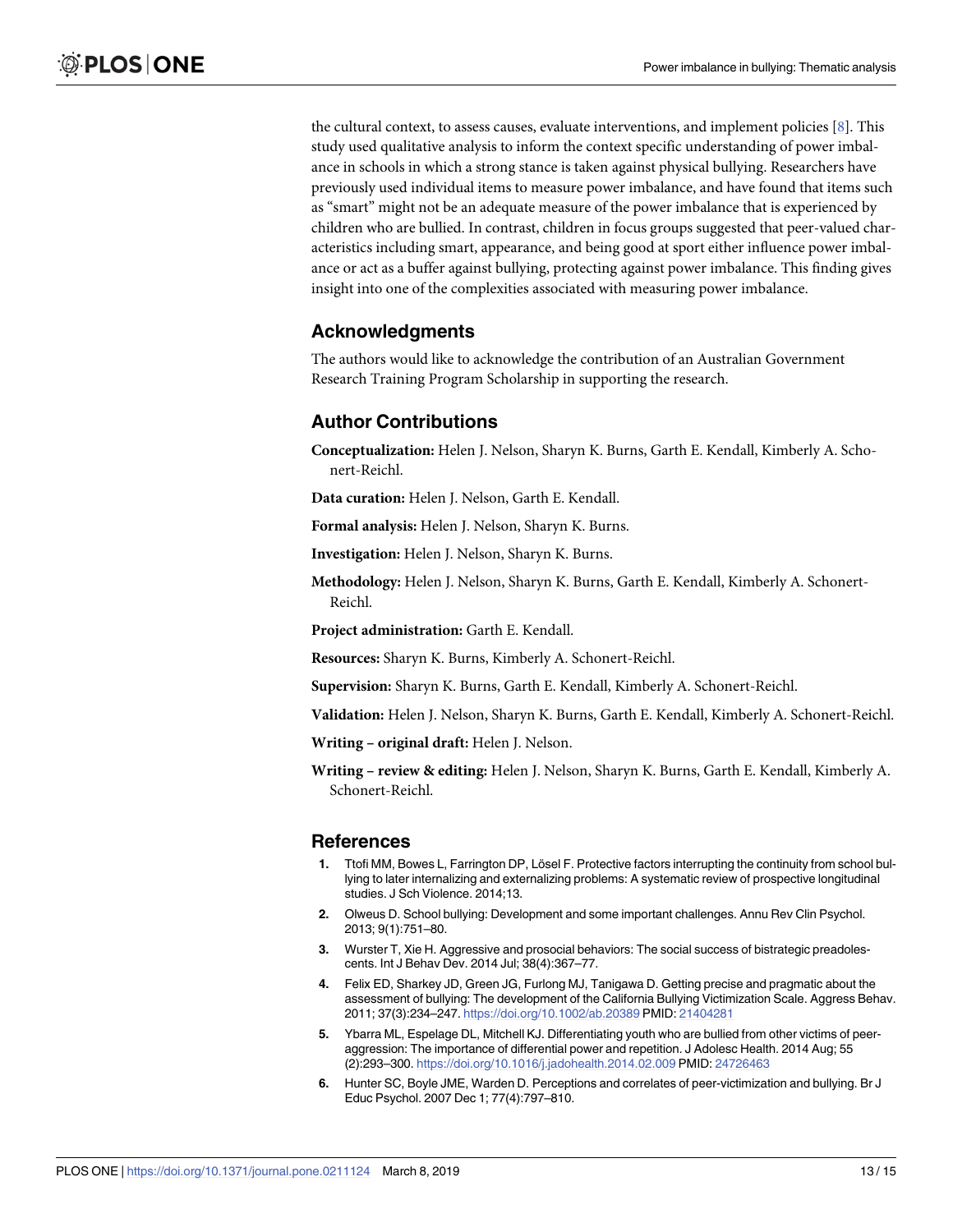- <span id="page-13-0"></span>**[7](#page-1-0).** Malecki CK, Demaray MK, Coyle S, Geosling R, Rueger SY, Becker LD. Frequency, power differential, and intentionality and the relationship to anxiety, depression, and self-esteem for victims of bullying. Child Youth Care Forum. 2015 Feb; 44(1):115–31.
- **[8](#page-1-0).** Volk AA, Veenstra R, Espelage DL. So you want to study bullying? Recommendations to enhance the validity, transparency, and compatibility of bullying research. Aggress Violent Behav. 2017 Sep; 36:34– 43.
- **[9](#page-1-0).** Witvliet M, Olthof T, Hoeksma JB, Goossens FA, Smits MSI, Koot HM. Peer group affiliation of children: The role of perceived popularity, likeability, and behavioral similarity in bullying. Soc Dev. 2010 May; 19 (2):285–303.
- **[10](#page-1-0).** Zelazo PD, Carlson SM. Hot and cool executive function in childhood and adolescence: Development and plasticity. Child Dev Perspect. 2012;354–60.
- **[11](#page-1-0).** Eccles JS. The development of children ages 6 to 14. Future Child. 1999;30–44. PMID: [10646256](http://www.ncbi.nlm.nih.gov/pubmed/10646256)
- **[12](#page-1-0).** Pfeifer JH, Peake SJ. Self-development: Integrating cognitive, socioemotional, and neuroimaging perspectives. Dev Cogn Neurosci. 2012 Jan; 2(1):55–69. <https://doi.org/10.1016/j.dcn.2011.07.012> PMID: [22682728](http://www.ncbi.nlm.nih.gov/pubmed/22682728)
- **[13](#page-1-0).** Cornell DG, Mehta SB. Counselor confirmation of middle school student self-reports of bullying victimization. Prof Sch Couns. 2011; 14(4):261–70.
- **[14](#page-1-0).** Vaillancourt T, McDougall P, Hymel S, Krygsman A, Miller J, Stiver K, et al. Bullying: Are researchers and children/youth talking about the same thing? Int J Behav Dev. 2008; 32(6):486–495.
- **[15](#page-1-0).** Green JG, Felix ED, Sharkey JD, Furlong MJ, Kras JE. Identifying bully victims: Definitional versus behavioral approaches. Psychol Assess. 2013; 25(2):651–7. <https://doi.org/10.1037/a0031248> PMID: [23244644](http://www.ncbi.nlm.nih.gov/pubmed/23244644)
- **[16](#page-1-0).** Olweus D. The Revised Olweus Bullying Questionnaire. Mimeo. Bergen, Norway: Research Center for Health Promotion (HEMIL), University of Bergen, N-5020 Bergen, Norway; 1996.
- **[17](#page-1-0).** Burns S, Maycock B, Cross D, Brown G. The power of peers: Why some students bully others to conform. Qual Health Res. 2008 Dec 1; 18(12):1704–16. <https://doi.org/10.1177/1049732308325865> PMID: [18955466](http://www.ncbi.nlm.nih.gov/pubmed/18955466)
- **[18](#page-2-0).** Lerner RM, Callina KS. Relational developmental systems theories and the ecological validity of experimental designs. Hum Dev. 2013; 56(6):372–80.
- **[19](#page-2-0).** Hertzman C. Putting the concept of biological embedding in historical perspective. Proc Natl Acad Sci. 2012 Oct 16; 109(Supplement 2):17160–7.
- **[20](#page-2-0).** Bronfenbrenner U, Morris PA. The bioecological model of human development. In: Damon W, Lerner RM, editors. Handbook of Child Psychology. 6th ed. Hobolen, New Jersey: John Wiley & Sons Inc; 2006. p. 793–828.
- **[21](#page-2-0).** Ungar M, Lerner RM. Introduction to a special issue of Research in Human Development: Resilience and positive development across the life span: A view of the issues. Res Hum Dev. 2008 Sep 5; 5 (3):135–8.
- **[22](#page-2-0).** Nelson HJ, Burns SK, Kendall GE, Schonert-Reichl KA. The factors that influence and protect against power imbalance in covert aggression and bullying among preadolescent children: A thematic analysis. J Sch Nurs. 2018; 34(4):281–91. <https://doi.org/10.1177/1059840517748417> PMID: [29262759](http://www.ncbi.nlm.nih.gov/pubmed/29262759)
- **[23](#page-2-0).** Braun V, Clarke V. Using thematic analysis in psychology. Qual Res Psychol. 2006 Jan 1; 3(2):77–101.
- **[24](#page-2-0).** ACARA. Guide to understanding ICSEA (Index of Community Socio-educational Advantage) values [Internet]. 2015 [cited 2016 Sep 21]. Available from: [http://www.acara.edu.au/\\_resources/Guide\\_to\\_](http://www.acara.edu.au/_resources/Guide_to_understanding_icsea_values.pdf) [understanding\\_icsea\\_values.pdf](http://www.acara.edu.au/_resources/Guide_to_understanding_icsea_values.pdf)
- **[25](#page-2-0).** Cross D, Shaw T, Hearn L, Epstein M, Monks H, Lester L, et al. Australian Covert Bullying Prevalence Study (ACBPS) [Internet]. Child Health Promotion Research Centre: Edith Cowan University, Perth; 2009 [cited 2013 Apr 2]. Available from: [http://deewr.gov.au/bullying-research](http://deewr.gov.au/bullying-research-projects#australiancovert-bullying-prevalence)[projects#australiancovert-bullying-prevalence](http://deewr.gov.au/bullying-research-projects#australiancovert-bullying-prevalence)
- **[26](#page-2-0).** Gibson F. Conducting focus groups with children and young people: Strategies for success. J Res Nurs. 2007; 12(5):473–83.
- **[27](#page-3-0).** Nelson HJ, Kendall GE, Burns SK, Schonert-Reichl KA. A scoping review of self-report measures of aggression and bullying for use with preadolescent children. J Sch Nurs. 2017; 33(1):53–63. [https://doi.](https://doi.org/10.1177/1059840516679709) [org/10.1177/1059840516679709](https://doi.org/10.1177/1059840516679709) PMID: [27872392](http://www.ncbi.nlm.nih.gov/pubmed/27872392)
- **[28](#page-4-0).** Liamputtong P, editor. Research methods in health: Foundations for evidence-based practice. 2nd edition. South Melbourne, Vic: Oxford University Press South Melbourne, Victoria Oxford University Press; 2013. 521 p.
- **[29](#page-4-0).** Gibbs GR. Using software in qualitative analysis. In: Flick U, editor. The SAGE Handbook of Qualitative Data Analysis. London: SAGE Publications; 2013. p. 277–94.